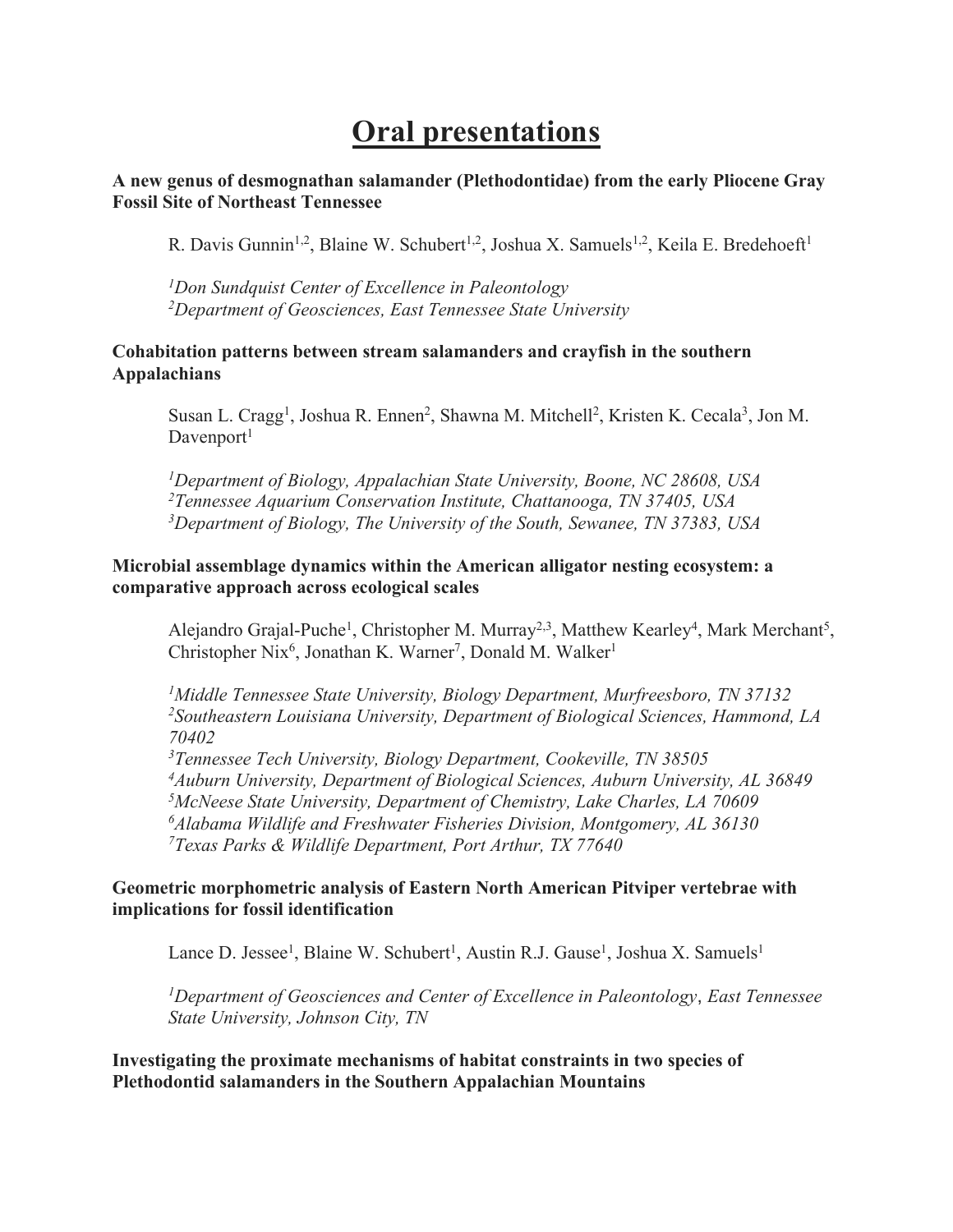Trevor Chapman<sup>1</sup>, Dr. Joe Bidwell<sup>1</sup>

*1 East Tennessee State University*

#### **Variation in the Slimy Salamander (***Plethodon* **spp.) skin and gut microbial assemblages is explained by geographic distance and host affinity**

Donald M. Walker<sup>1</sup>, Aubree J. Hill<sup>2</sup>, Molly A. Albecker<sup>3</sup>, Michael W. McCoy<sup>3</sup>, Matthew Grisnik<sup>1</sup>, Alexander Romer<sup>1</sup>, Alejandro Grajal-Puche<sup>1</sup>, Carlos Camp<sup>4</sup>, Crystal Kelehear<sup>5,6</sup>, Jessica Wooten<sup>4</sup>, Justin Rheubert<sup>7</sup>, Sean P. Graham<sup>6</sup>

<sup>1</sup>Middle Tennessee State University, Biology Department, PO Box 60, Murfreesboro, TN *USA* <sup>2</sup>Department of Biology, Tennessee Technological University, 1100 N. Dixie Ave, *Cookeville, TN 38505, USA 3 Department of Biology, East Carolina University, Greenville, NC 27858, USA 4 Department of Biology, Piedmont College, 1021 Central Avenue, Demorest, GA 30535, USA 5 Smithsonian Tropical Research Institute, Apartado 0843-03092, Balboa, Ancon, Panama, Republic of Panama 6 Department of Biology, Geology and Physical Sciences, Sul Ross State University, Alpine, TX 79832, USA 7 Department of Natural Sciences, The University of Findlay, 1000 N. Main St., Findlay, OH 45840, USA*

# **Testing the febrile response of snakes inoculated with** *Ophidiomyces ophiodiicola,* **the causative agent of snake fungal disease.**

Cody D. Godwin<sup>1</sup>, Christopher M. Murray<sup>1</sup>, Alejandro Grajal-Puche<sup>2</sup>, Matthew Grisnik<sup>2</sup>, Alexander S. Romer<sup>2</sup>, Donald M. Walker<sup>2</sup>

*1 Tennessee Tech University, Biology Department, Cookeville, TN 38505 2 Middle Tennessee State University, Biology Department, PO Box 60, Murfreesboro, TN USA*

#### **Demographic traits of freshwater turtles in a maritime forest habitat**

Ryan J. Hanscom<sup>1</sup>, Stephen A. Dinkelacker<sup>2</sup>, Aaron J. McCall<sup>3</sup>, Adam F. Parlin<sup>4</sup>

*<sup>1</sup> Department of Biology, Tennessee Technological University, 1100 North Dixie Avenue, Cookeville, TN 38505, USA*

*<sup>2</sup> Department of Biology, Framingham State University, 100 State Street, Framingham, MA 01701, USA*

*<sup>3</sup> The Nature Conservancy, 701 West Ocean Acres Drive, Kill Devil Hills, NC 27948, USA*

*<sup>4</sup> Department of Biology, Miami University, 700 East High Street, Oxford, OH 45056, USA*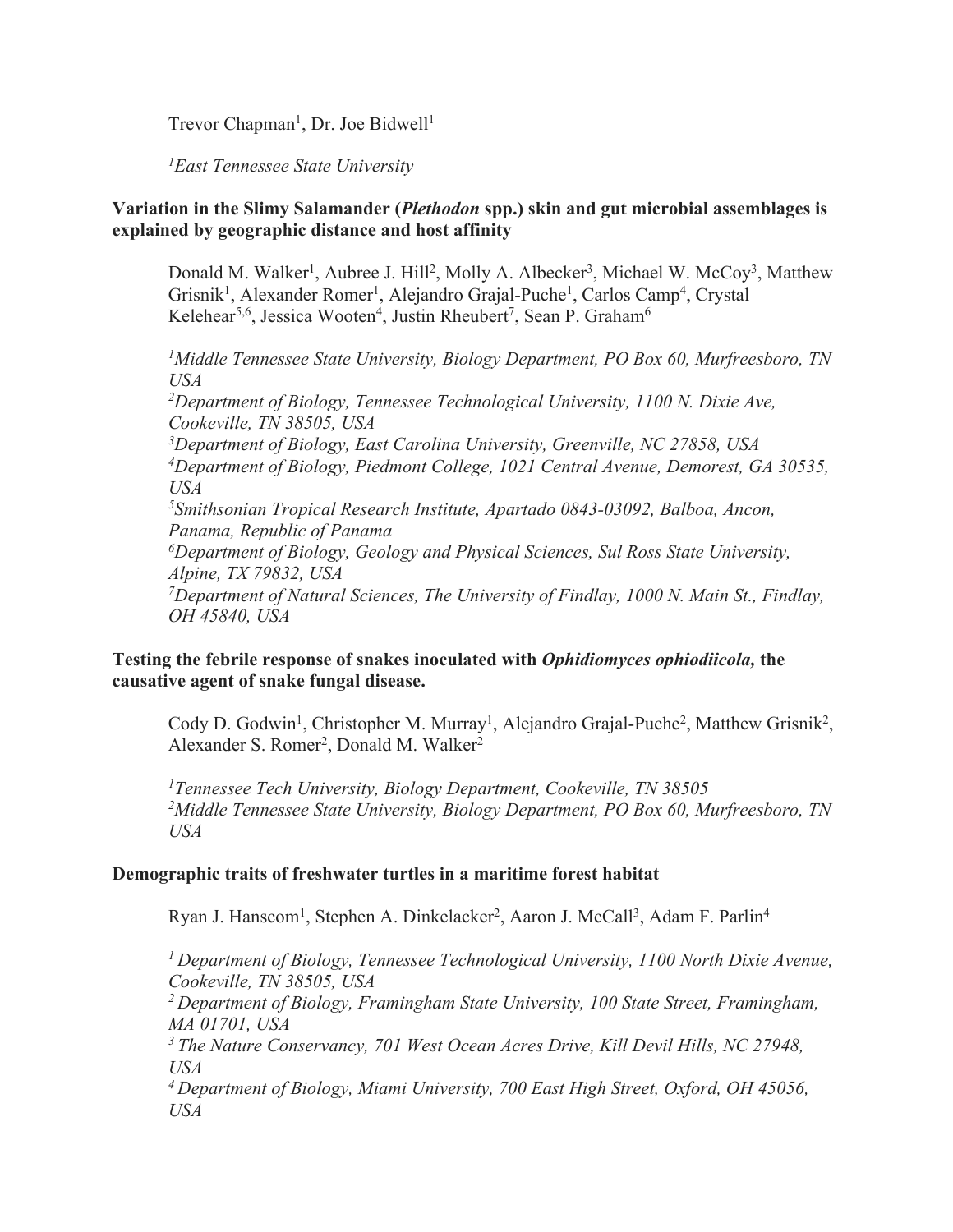#### **Response to a predator cue from a nonnative fish by a larval predator-naïve salamander (***Desmognathus quadramaculatus)*

Brian Lee Dempsey<sup>1</sup>

*<sup>1</sup> East Tennessee State University*

#### **Constantly fluctuating in an inconsistent way: comparing the effects of sinusoidal and naturally fluctuating incubation temperatures on embryo development**

Joshua M Hall<sup>1</sup>, Daniel A Warner<sup>1</sup>

*1 101 Rouse Life Sciences Building, Auburn University, AL 36849*

#### **The effect of shedding on snake fungal disease progression in Common Watersnakes (***Nerodia sipedon***)**

Alexander Romer<sup>1</sup>, Jackson West<sup>1</sup>, Emma Phipps<sup>1</sup>, Donald M. Walker<sup>1</sup>

*1 Middle Tennessee State University, Biology Department, PO Box 60, Murfreesboro, TN USA*

#### **A new genus of desmognathan salamander (Plethodontidae) from the early Pliocene Gray Fossil Site of Northeast Tennessee**

R. Davis Gunnin<sup>1,2</sup>, Blaine W. Schubert<sup>1,2</sup>, Joshua X. Samuels<sup>1,2</sup>, Keila E. Bredehoeft<sup>1</sup>

*1 Don Sundquist Center of Excellence in Paleontology 2 Department of Geosciences, East Tennessee State University*

#### **The effects of food web complexity and phenological variability of pond breeding salamanders**

David Burton<sup>1</sup>, Thomas Anderson<sup>1</sup>, Jon M. Davenport<sup>1</sup>

*<sup>1</sup> Department of Biology, Appalachian State University, Boone, NC 28608*

#### **Macro-ecological scale geographic variation of a keystone predator in a common garden environment**

Kenzi M. Stemp<sup>1,2</sup>, Thomas L. Anderson<sup>1,2</sup>, Jon M. Davenport<sup>1,2</sup>

<sup>1</sup>Biology Department of Biology, Southeast Missouri State University, One University *Plaza MS 6200, Cape Girardeau, MO 63701*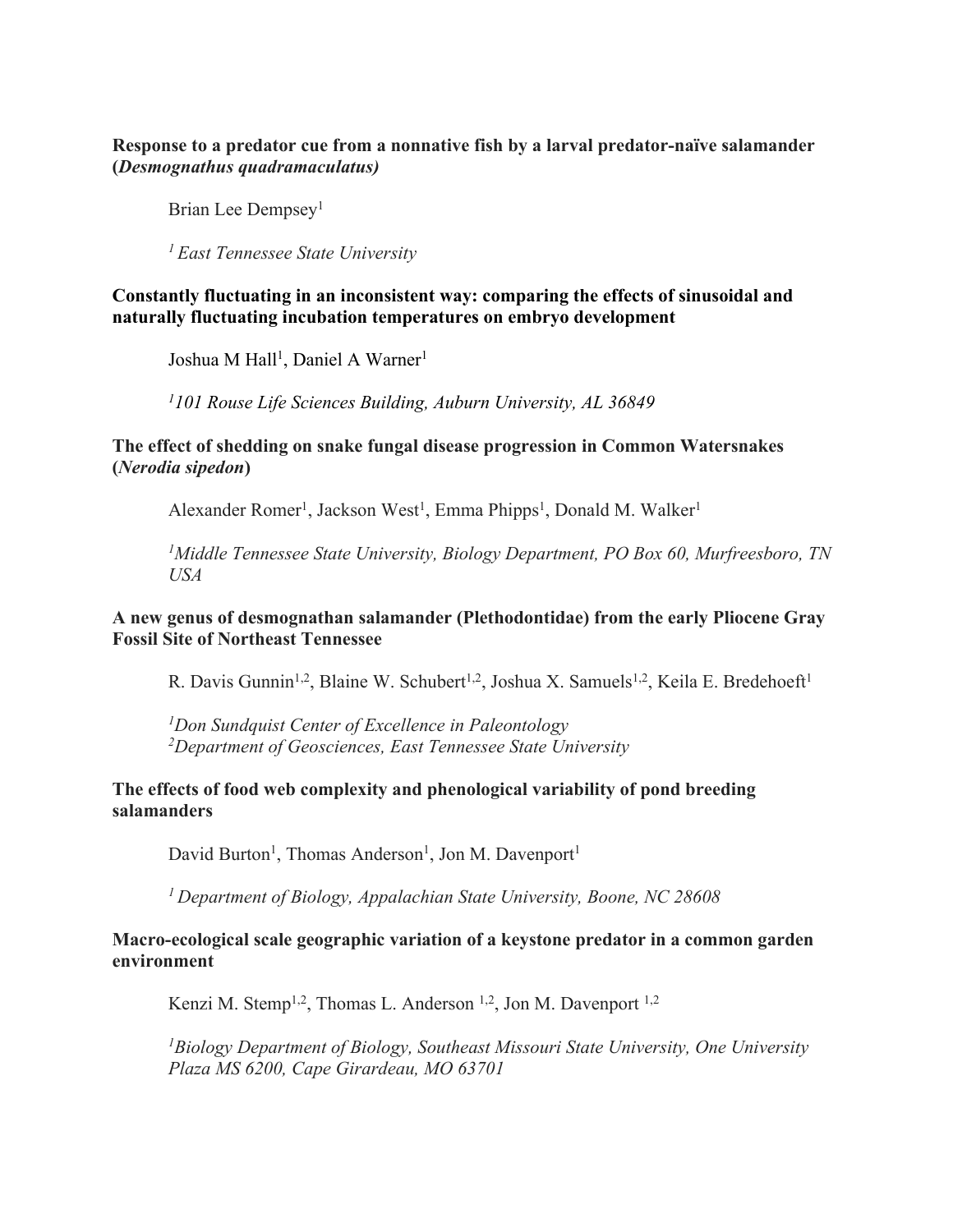*2 Department of Biology, Appalachian State University, 572 Rivers Street, Boone, NC 28608*

**Using physiological conditions to assess patterns of subarctic Wood Frog (***Rana sylvatica***) habitat use**

Thomas P. Hastings<sup>1</sup>, LeeAnn Fishback<sup>2</sup>, Jon M. Davenport<sup>1</sup>

*<sup>1</sup> Department of Biology, Appalachian State University, Boone, NC 28608 <sup>2</sup> Churchill Northern Studies Centre, Churchill, MB R0B 0E0, Canada*

**Oxygen consumption during development in embryos of the oviparous snake,** *Pantherophis guttatus*

Celeste Gallardo, Joe Bidwell, James Stewart

*1 Department of Biology, East Tennessee State University*

#### **Characterization of the bacterial cutaneous microbiome of Eastern Hellbenders (***Cryptobranchus alleganiensis alleganiensi***s) before and after translocation**

Emilly Nolan<sup>1</sup>, Brad Nissen<sup>1</sup>, Rebecca Hardman<sup>2,</sup> Michael Freake<sup>3</sup>, William Sutton<sup>1</sup>

*1 Tennessee State University, Nashville, TN 37216 <sup>2</sup> University of Tennessee Knoxville, Knoxville, TN 3 Lee University, Cleveland, TN*

# **Assessment of turtle and leech (Hirudinea) parasite-host assemblage variation in Middle Tennessee wetlands across a disturbance gradient**

Laura Horton<sup>1</sup>, William Sutton<sup>1</sup>

1 *Tennessee State University Department of Agricultural and Environmental Sciences*

# **Poster presentations**

# **Habitat selection by Cottonmouths (***Agkistrodon piscivorus***) in Middle Tennessee.**

John Kauphusman<sup>1</sup>, Michael C. Fulbright<sup>2</sup>, C.M. Gienger<sup>1</sup>

<sup>1</sup>Department of Biology and Center of Excellence for Field Biology, Austin Peay State *University, Clarksville, TN, USA 2 Department of Biology, University of Louisiana at Lafayette, Lafayette, LA, USA*

#### **Development of a molecular genetic method for characterizing amphibian diets**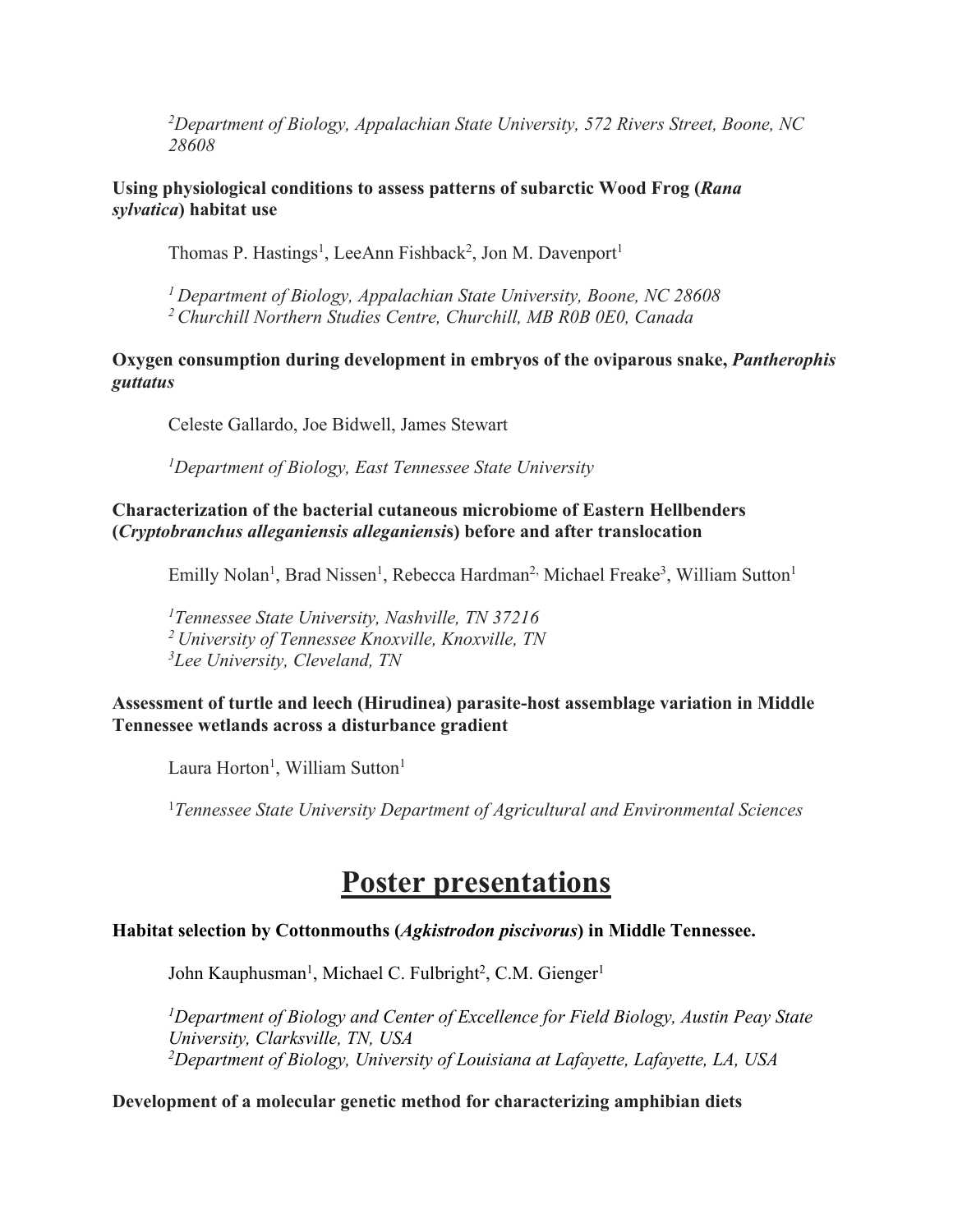Alexander Funk<sup>1</sup>, Todd W. Pierson<sup>1</sup>, Benjamin M. Fitzpatrick<sup>1</sup>

<sup>1</sup>Department of Ecology and Evolutionary Biology, University of Tennessee Knoxville, *Knoxville, TN 37996*

#### **Predicting Southern Zigzag Salamander (***Plethodon ventralis***) occupancy in a fragmented landscape**

Bryce Wade<sup>1</sup>, Todd Pierson<sup>1</sup>

*1 University of Tennessee Knoxville, Knoxville, TN 37996*

#### **Characteristics of the turtle community in the Freed-Hardeman University research ponds**

Wayne Baker<sup>1</sup>, Lee Barton<sup>1</sup>, Leigha Matthews<sup>1</sup>, Laura Metz<sup>1</sup>, Ali Ann Russell<sup>1</sup>

*1 Freed-Hardeman University, 158 E Main St. Henderson TN 38340*

#### **Conservation genomics and population status of the Streamside Salamander (***Ambystoma barbouri***) in Tennessee**

Nathaniel Wade Hubbs<sup>1</sup>, Carla Hurt<sup>1</sup>, John Niedzwiecki<sup>2</sup>

<sup>1</sup>Department of Biology, Tennessee Tech University, 1 William L. Jones Drive, *Cookeville, TN, 38505 2 Deparment of Biology, Belmont University, 1900 Belmont Boulevard, Nashville, TN, 37212*

#### **Helping Tennessee's native herpetofauna: An overview of local conservation efforts at the Nashville Zoo**

James P. Flaherty<sup>1</sup>, Sherri Reinsch<sup>1</sup>, Kathleen Gregory<sup>1</sup>, Matthew Martino<sup>1</sup>, Kevin Kopf<sup>1</sup>, Nicholas Hanna<sup>1</sup>, Dale McGinnity<sup>1</sup>

<sup>1</sup>Nashville Zoo at Grassmere, Herpetology Department, 3777 Nolensville Rd, Nashville, *TN 37211*

#### **Spatial ecology of Gila Monsters in a nutrient subsidized environment**

Matt Pierson<sup>1</sup>, C. M. Gienger<sup>1</sup>, Mickey Parker<sup>2</sup>, Dale DeNardo<sup>3</sup>, Matt Goode<sup>4</sup>

 *Department of Biology and Center of Excellence for Field Biology Austin Peay State University, Clarksville, TN Dept. of Wildlife and Fisheries Sciences, Texas A&M University, College Station, TX School of Life Sciences, Arizona State University, Tempe, AZ School of Natural Resources & Environment, University of Arizona, Tucson, AZ*